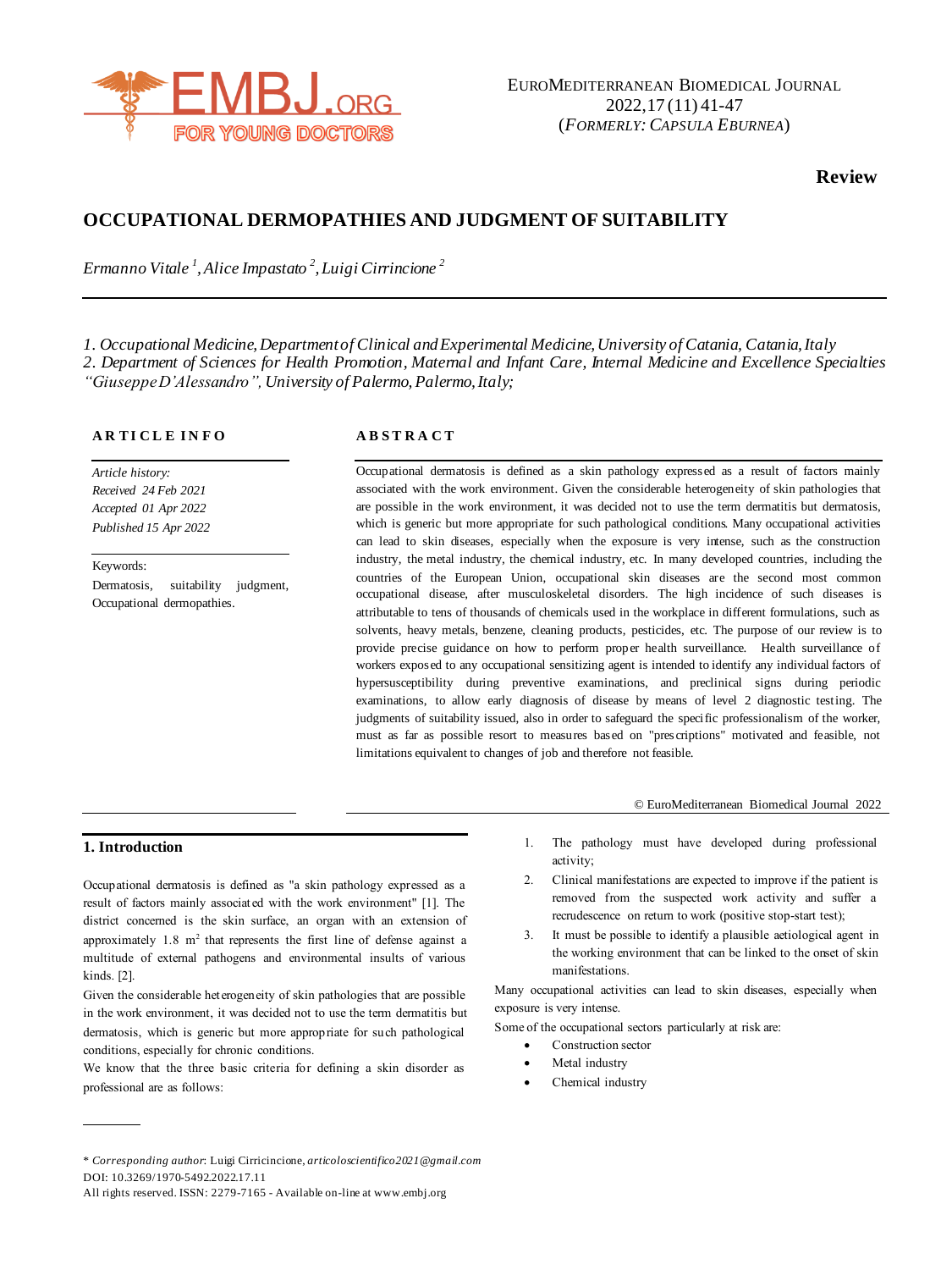- Meat processing
- Production of cement products
- Hairdressing salons
- Health sector
- **Agriculture**
- Cleaning companies
- All areas where glues or other chemicals are handled.
- The direct causes of occupational dermatoses are, in order of frequency:
	- 1. Chemicals
	- 2. Mechanical Stress
	- 3. Physical
	- 4. Organic

It should be noted that during the SARS COV 2 pandemic, many adverse skin reactions, including irritant dermatitis, allergic dermatitis and contact urticaria, were caused by the use of different types of protective gloves, including latex gloves, in different occupational groups [3-6]. In fact, although the use of protective gloves and masks reduced the risk of SARS COV 2 infection, it increased the incidence of skin manifestations.

In many developed countries, including the countries of the European Union, occupational skin diseases are the second most common occupational disease, after musculoskeletal disorders. At the European level they account for between 10 % and 20 % of recognised occupational diseases [7-8].

The high incidence of such diseases is attributable to tens of thousands of chemicals used in the workplace in different formulations, such as solvents, heavy metals, benzene, cleaning products, pesticides, etc., especially if used unintentionally without gloves, as in the case of mechanics or port workers [9]. The skin is the preferred route for absorbing these products, which cause oxidative stress with the production of free radicals that can subsequently alter cellular macromolecules such as DNA and RNA [10].

These factors are responsible for 80-90% of skin pathologies, but predisposing factors that cause these alterations also include biological agents (plants, phototoxic agents, irritants, animal proteins), physical agents (UV radiation, especially in prolonged exposure) [11] and autoimmune factors. [12].

Occupational dermatoses account for about 20-40% of work-related diseases; they are quite frequent pathologies within the framework of occupational diseases and are still one of the main causes of application for benefits by INAIL both for temporary absolute and permanent disability. [13].

The most frequent occupational skin lesions, after hand injuries, events that occur frequently in workers during industrial cleaning, painting, and lubrication, are contact dermatitis, accounting for about 90% of all skin disorders, the most frequent of which are irritant contact dermatitis (ICD), followed by allergic contact dermatitis (ACD) [14].

Specifically, the three main groups of occupational skin diseases are:

- 1. Irritations (including chemical burns, urticaria, etc.); these comprise about 80% of skin diseases;
- 2. Allergies (their incidence rate is constantly increasing); allergies comprise more than 10% of skin diseases;
- 3. Neoplasms, folliculitis, parasitosis, dyschromia and photo dermatitis.

In 80% of cases, these diseases affect the hands, the workers' main 'tool' [15].

The purpose of this review is to provide a guideline, designed to give precise guidance on how to deal with this occupational clinical condition, in order to issue a correct work eligibility.

### **2. Material and methods**

We searched and analyzed evidence-based guidelines and abstracts, systematic reviews, and recent experimental research on the correlation and pathophysiologic mechanisms of occupational dermatitis. Key words used were "Occupational skin diseases," "Occupational dermatoses," "Allergic contact dermatitis (ICD)," "Irritative contact dermatitis (ACD)," "Cutaneous neoplasms," "Atopic dermatitis," and "Atopy." Through this strategy, more than 300 useful articles were identified using two primary sources to highlight relevant information, the PubMed and Google Scholar electronic databases. In addition to articles and reviews obtained from the databases, relevant articles and websites were considered as potential sources of information.

# **3. Results and discussion**

#### 3.1 Health surveillance

It concerns all workers exposed or to be exposed to any occupational sensitising agent known to be a skin irritant or which has been considered as part of the risk assessment [16-17] carried out under Legislative Decree 81/08, regardless of its inclusion in the tables annexed to the laws enforced in Italy, who must therefore be subject to health surveillance.

The aim of health surveillance of these workers is to identify individual hypersusceptibility factors during preventive examinations, and preclinical signs during periodic examinations, to enable early diagnosis of the disease by means of second level diagnostic tests.

Health surveillance should be particularly careful during the first periods of exposure, roughly the first two years, when the likelihood of developing sensitisation appears highest [18].

This has been reported for respiratory sensitisation, but can also be related to skin sensitisation. According to the literature, the indicative average induction period for different activities varies, for example, from 2 years in hairdressers, 3 years in food workers, 4 years in health care and metalworkers.

#### 3.2 Diagnostic procedure

The suggested methodology to be followed and applied in the presence of hypersusceptibility or skin pathologies caused or aggravated by the work activity, or predisposing to the appearance of occupational dermatoses, must be based on a careful analysis of the activities carried out, even if reported as a generic risk in the risk assessment document, and on the preparation of a correct health protocol [19-20].

Finally, other predisposing factors should not be overlooked, such as poor working conditions in terms of hygiene, inadequate prevention and protection systems [21] or the presence of stressful psychological events, in its occupational forms, as a consequence of, for example, straining [22] (which is a mitigated form of mobbing, in which the continuity of the harassing actions is not guided by discriminatory intent); or from working night shifts, where, in particularly susceptible individuals, the alteration of the circadian rhythm and the increase in cortisol levels may be the cause of eczematous stress manifestations [22-25]. Finally, it should be remembered that increased cortisol levels may also be caused by intense and prolonged competitive sporting activity [26].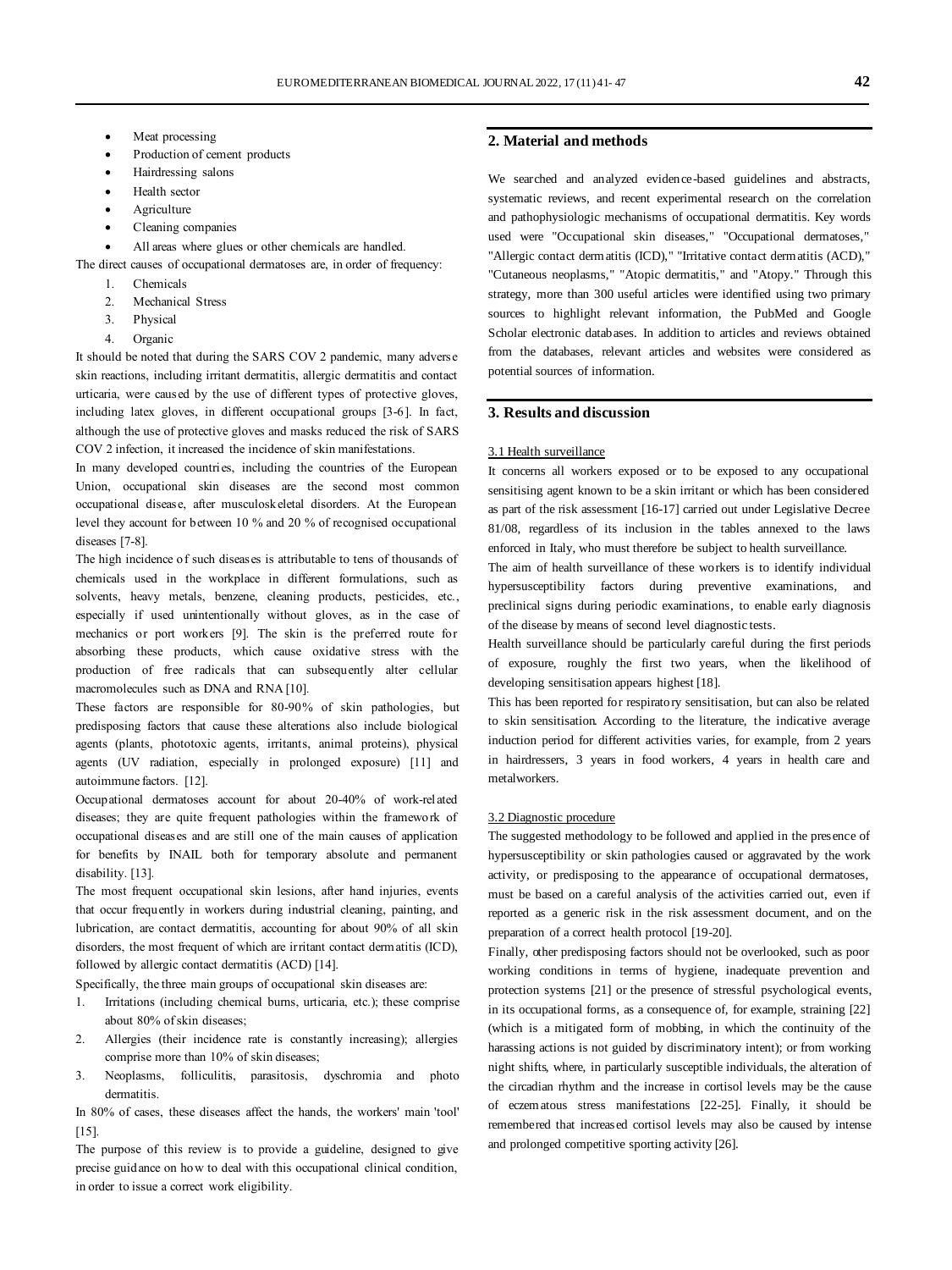In particular, the health surveillance process involves:

- 1. Job analysis:
- o Verification of exposure to chemical/physical, irritating, sensitising or triggering/aggravating factors for the pathology under investigation;
- o Mode and duration of exposure, paying particular attention to any shifts, including night shifts, and rest period from any exposure;
- o Possibility of preventive environmental interventions and/or use of PPE;
- o Assessment of triggering or aggravating factors;
- 2. Medical examination
- o Clinical history
- o Objective examination
- o Clinical and aetiological diagnosis

#### 3.3 Medical history

The diagnosis is based, first of all, on an accurate anamnesis evaluating all individual risk factors, then the presence of non-occupational factors such as the use of accessories containing metals including nickel/cadmium/cobalt, or the use of particularly aggressive detergents, which can cause localised or systemic skin manifestations such as:

- 1. Atopy: Atopic dermatitis, respiratory allergy (rhinitis, asthma), asymptomatic sensitisation;
- 2. Extra-occupational skin disorders;
- 3. Sensitisation by pre-existing contact with ubiquitous haptens or previous exposure and sensitisation to the same risk factor.
- 4. Systemic pathologies.

#### 3.3.1 Atopia

The term atopy comes from Greek and means 'without place'. Because of this meaning, in 1923 Coca and Cooke chose it to describe a condition of altered sensitivity to substances normally present in the environment. Although still a source of debate today, the term atopy is commonly used in medicine to refer to a genetically based tendency to exhibit heightened immune responses to minute amounts of otherwise harmless substances such as pollen, dust mites or food allergens, resulting in the characteristic symptoms of asthma, rhino-conjunctivitis or atopic dermatitis [27].

Epidemiology shows that individuals with a history of atopic skin disease have a tenfold increased risk of developing an occupational skin disease. The fundamental mechanism of this increase is without doubt mainly of an irritative nature [28-29].

For years it was thought that patients had an abnormal adaptive immune response to harmless environmental antigens. Recent studies also highlight the importance of a primary epithelial barrier defect as an initial event with a complex secondary environmental and immunological interaction [30].

In this regard, it has been shown that genetic mutations leading to the formation of filaggrin (FLG), (a protein that guides the proper differentiation of the epidermis, thus ensuring the barrier effect, which plays a key role in preventing dryness and desquamation of the skin, causing excessive trans-epidermal water loss) favour the entry of allergens, antigens, chemical and environmental substances into the body; all of which promote further allergic disorders (food allergy, allergic rhinitis and asthma) playing a role in the so-called atopic march [31].

| Skin signs and symptoms                          | <b>Preventive examination</b>                                                                                                                                                                                                                                                                                                                                                                  | <b>Periodic visit</b>                                                                                                                                                                                                                                                                                                                                                                                                                                                                                                                                                                    |
|--------------------------------------------------|------------------------------------------------------------------------------------------------------------------------------------------------------------------------------------------------------------------------------------------------------------------------------------------------------------------------------------------------------------------------------------------------|------------------------------------------------------------------------------------------------------------------------------------------------------------------------------------------------------------------------------------------------------------------------------------------------------------------------------------------------------------------------------------------------------------------------------------------------------------------------------------------------------------------------------------------------------------------------------------------|
| Individual hypersusceptibility                   | Pay attention to activities exposed<br>٠<br>to irritants or 'wet works'; they do<br>not indicate automatic exclusion<br>from such risk activities:<br>Adopt the highest degree of<br>٠<br>environmental and<br>individual<br>protection, schedule close health<br>surveillance.                                                                                                                | Ensure the highest degree of<br>environmental and<br>individual<br>protection, including through the<br>choice of specific PPE;<br>Implement close periodic health<br>٠<br>surveillance.<br>Inform workers adequately of<br>their hypersusceptibility.                                                                                                                                                                                                                                                                                                                                   |
| Preclinical signs of the disease (sensitisation) | $\bullet$<br>If a sensitisation to a ubiquitous<br>haptene not present in the work<br>environment is established, but may<br>lead to other sensitisations, make a<br>proper assessment of the possibility<br>of removing the identified agent;<br>Intensify environmental<br>٠<br>and<br>personal prevention, recommending<br>the use of PPE with low sensitising<br>or irritating properties. | $\bullet$<br>If preclinical signs can be traced<br>back to a haptene present in the<br>environment.<br>work<br>possible<br>substitution<br>of<br>products<br>containing it should be considered<br>and exposure should be limited as<br>much as possible by excluding the<br>worker from activities that expose<br>them most to the identified<br>sensitising agent.<br>Environmental and<br>personal<br>٠<br>prevention should be intensified<br>(specific PPE with low sensitising<br>or irritating power), and the<br>frequency of health surveillance<br>visits should be increased. |
| Specific clinical manifestations                 | If possible, remove the causative<br>٠<br>substance or contact with it.                                                                                                                                                                                                                                                                                                                        | substance<br>Remove<br>the<br>$\bullet$<br>temporarily until the clinical signs<br>have disappeared completely and<br>reassess in the light of the<br>implementation of environmental<br>and personal prevention (specific<br>PPE):<br>If signs persist or reappear on<br>resumption of work, assess<br>unfitness for the specific task with<br>reassignment to another activity if<br>possible.                                                                                                                                                                                         |

# **Table 1. Summary of proposed prevention and protection measures according to risk level.**

Since atopy, according to the guidelines on occupational contact dermatitis in the general population, has an incidence of more than 20%, it is unrealistic to exclude workers from occupational exposure in the presence of this condition, unless they have obvious symptoms attributable to atopic dermatitis. In the remaining cases, it seems desirable to favour primary and secondary prevention measures [32].

The aim of therapy is to restore the function of the epidermal barrier and reduce the inflammatory state. This can be achieved with hydration, the application of topical anti-inflammatory agents such as corticosteroids and calcineurin inhibitors [33]; it is also functional to use molecules of natural origin to treat the pathology [34].

#### 3.3.2 Extra-occupational skin disorders:

Extra-occupational skin diseases are a wide range of conditions affecting this apparatus, including those caused by bacterial, viral and fungal infections, parasitic infections, allergic reactions and neoplastic conditions [35]. These diseases can act as predisposing conditions or be aggravated by risk factors.

Specifically, they can be classified into:

- *1. Predisposing skin conditions:* 
	- o Hand eczema of any kind (DIC, DAC): a predisposing factor for subsequent contact sensitisation and subsequent DAC or contact urticaria (increased skin permeability). A previous DIC that has healed without outcome is not in itself a condition of hypersusceptibility [36].
	- o Psoriasis: which in the traditional view has a greater capacity for sensitisation, but is not a specific risk factor for ACD.
	- o Xerosis or follicular keratosis;
	- o Symptomatic or red dermographism detected;
- o Contact urticaria and fibreglass dermatitis;
- o Seborrhea, alopecia, seborrheic dermatitis, acne;
- o Professional oil for hirsutism and acne.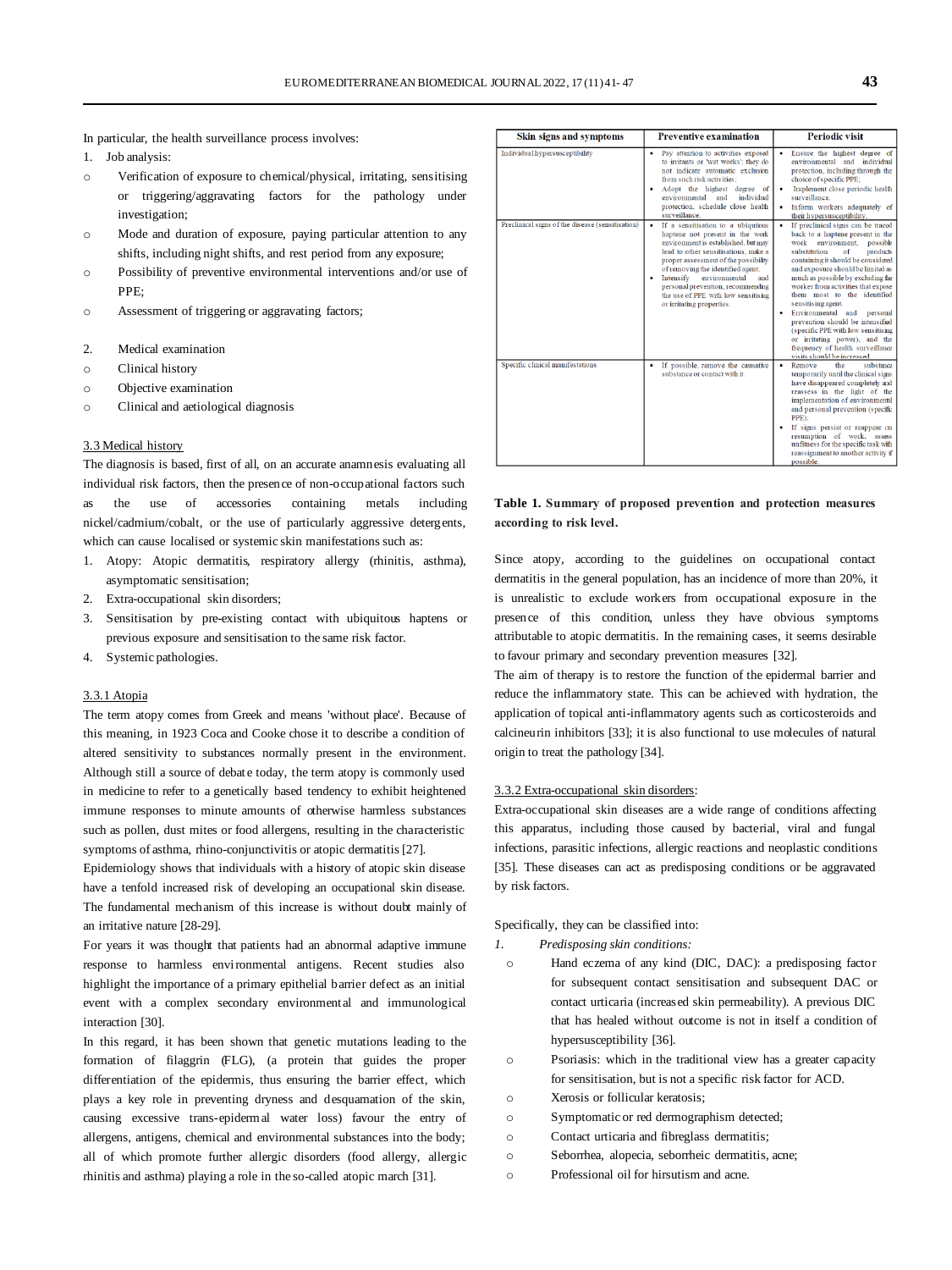- *2. Pathologies that may be aggravated by exposure to occupational factors:*
- o Seborrheic eczema: from high temperatures and low humidity.
- o Psoriasis: from irritants and even mild traumatisms (Koebne's phenomenon is highlighted as a condition in which typical dermatosis lesions appear at the site of the trauma, inflammatory processes).
- o Ichthyosis/hyperkeratosis: from low temperatures and low humidity.
- o Rosacea: from exposure to UV radiation (sunlight or artificial sources).
- o Lichen planus: from dermo-irritants, trauma and repeated microtrauma
- o Urticaria: physical from high or low temperatures, heat, cold, pressure
- o Hyperhidrosis: from prolonged use of gloves (more than 2 hours per day).
- *3. Previous skin diseases:* if they have been adequately treated and there have been no recurrences for at least one year without therapy, they are not a factor in hypersusceptibility, except of course for AD and DAC.

# 3.3.3 Sensitisation from pre-existing contact with haptens and previous exposure and sensitisation to the same risk factor:

Sensitisation is the basic requirement for the clinical expression of allergic contact dermatitis. Allergen molecules entering the body are usually too small to elicit an immune response. However, some ions are chemically reactive (e.g.  $Ni+^2$ ) and readily bind proteins, usually negatively charged.

The protein-allergen compound, pre-aptene [37], binds the major histocompatibility complex class II (MHC-II), expressed by dendritic and Langerhans cells of the epidermis. (APC).

Some allergens can bind directly to MHC-II without first binding to other proteins or undergoing enzymatic modifications [38].

For activation, maturation and migration of APCs, co-stimulators produced during stress or inflammation must be present, the most important of which are TNFα, IL-1β and GM-CSF; in their absence the phenomenon of immunological tolerance develops and sensitisation does not occur [39].

Tolerance also tends to develop when the allergen is administered orally, intravenously, or intraperitoneally [40].

Once activated, APCs migrate through afferent lymphatic vessels to the paracortical region of regional lymph nodes. Here they encounter naive T lymphocytes to which they bind via ICAM-1 and LFA-3; the encounter between the two cells is favoured by the structure of the lymph node paracortical region and the dendritic nature of APCs.

Binding results in the secretion of several cytokines, the most important of which are IL-1 from APCs and IL-2 from T lymphocytes. These promote the proliferation of  $^+$ antigen-specific CD4<sup>+</sup> and CD8 T lymphocytes, which spill over into the efferent lymphatic vessels and consequently into the blood [41].

The subgroup of CLA<sup>+</sup> T lymphocytes localises in the skin, especially during inflammation phases, called up by CCL27, a chemokine expressed by basal keratinocytes that binds the CCR10 receptor on lymphocytes.

At this point, cytotoxic T lymphocytes are able to induce cell death in keratinocytes through Fas-ligand or perforins [42].

In the case of strong allergens, a local reaction may occur within 1-4 weeks after contact; this depends on the interaction between the small amount of antigen still present in the skin and the sensitised T lymphocytes, which may persist for months [43]. When a person sensitised to a given allergen comes into contact with it in sufficient concentration, a local reaction develops on average within 24-48 hours, although the interval between exposure and the development of the first lesions may vary from a few hours to four days.

T lymphocytes are also involved in other skin diseases, e.g. T1 lymphocytes are more represented in vitiligo, T17/T22 lymphocytes in psoriasis, regulatory T lymphocytes in melanoma. [44]

For the above, predictive tests can be performed in collaboration with a dermatologist or allergist, the most common of which are skin tests such as the Prick test and Patch test, and the antigen-specific IgE assay [45].

However, these predictive tests should not be carried out on all workers during preventive and periodic medical examinations, as they can in themselves induce sensitisation to the allergens tested and only identify individuals who are already sensitised, but not those who are predisposed to developing skin diseases [46-48].

The performance of such tests is therefore only useful in those in whom there is a well-founded suspicion of an atopic condition, or to ascertain the causes of an inadequately investigated eczematous dermatitis, or to assess those who are to be assigned to an activity with a high risk of exposure [49]

# 3.3.4 Systemic pathologies

It should be pointed out that various dermatological diseases do not only affect the skin but can also lead to systemic manifestations. It can therefore be said that skin symptoms are the first sign of various systemic diseases such as autoimmune, rheumatological, hepatic or renal diseases. It is therefore understandable that the diagnostic procedure in dermatoses must include internal knowledge extended to rheumatology, neurology, immunology, etc.

#### 3.4. Objective examination

The history is followed by an objective examination of the entire skin surface, analysing the sites of injury for signs compatible with occupational dermatitis. The most affected areas of the skin are the fingers, hands, arms, neck and face, i.e. the most exposed parts.

### 3.5. Certificate of fitness for the specific task

The scientific literature does not provide clear and validated guidance on this topic.

A prerequisite for a correct assessment of suitability is defined by a careful analysis and clear aetiological diagnosis of any skin pathology, which must always be made in collaboration with the specialist.

We will then look at the cases where more attention should be paid, in the case of individual hypersusceptibility, to preclinical signs of skin disease or manifest skin manifestations.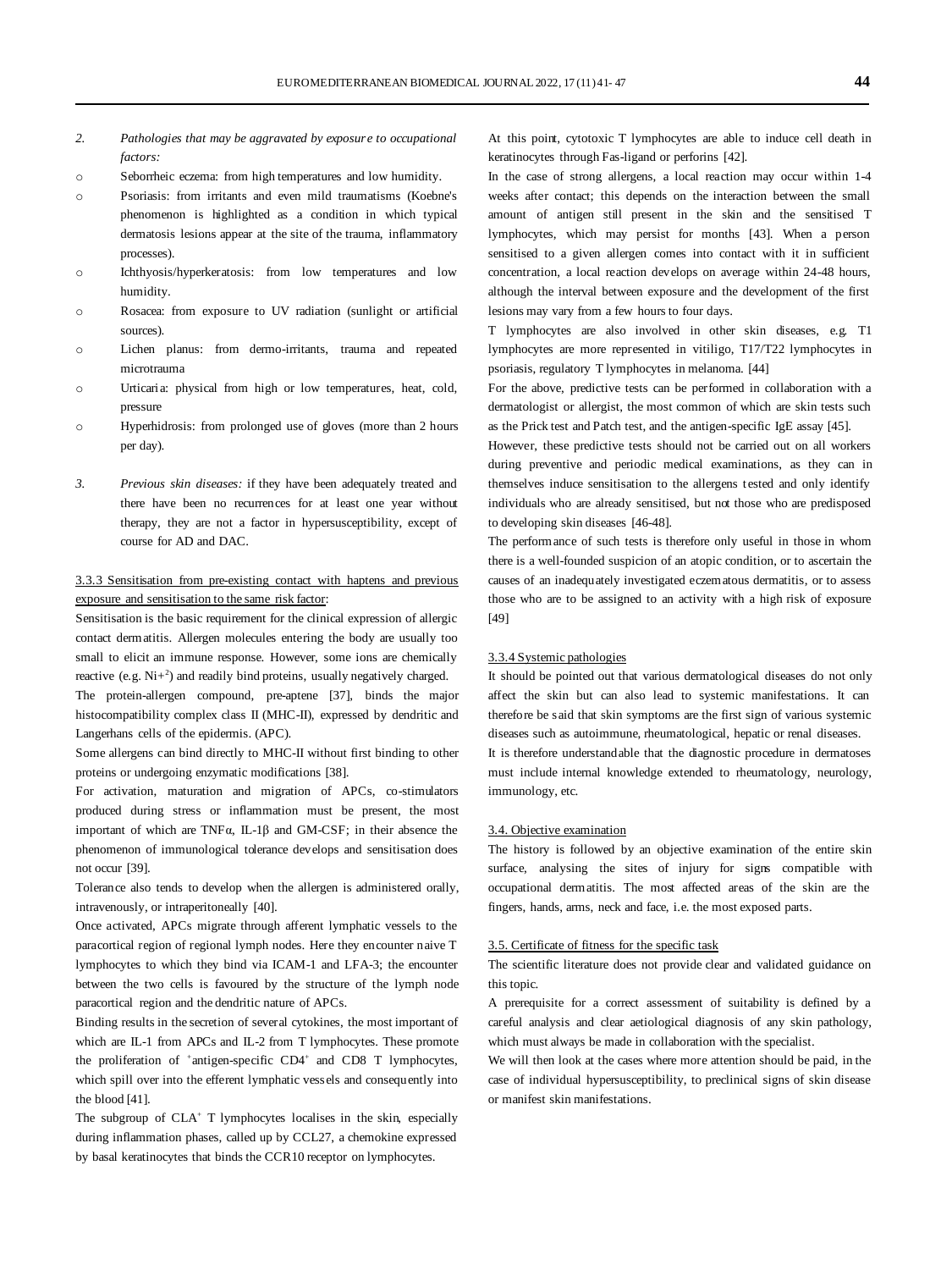- Individual hypersusceptibility: Highlighted during the preventive visit: pay particular attention to activities exposed to irritants or 'wet work' (e.g. hairdressers, cleaners, dishwashers, etc.), adopt the highest degree of environmental and individual protection, schedule close health surveillance. Highlighted during the periodic visit: ensure the highest degree of environmental and individual protection, including through the choice of specific PPE, implement close periodic health surveillance and adequately inform workers of their hypersusceptibility.
- Preclinical signs of the disease (sensitisation): Pre-clinical signs of disease: If sensitisation to a ubiquitous haptene not present in the work environment is established, but may lead to another sensitisation, an appropriate assessment should be made of the possibility of reducing, as far as possible, the subject's exposure to potentially sensitising agents, intensifying environmental and personal prevention and recommending the use of specific PPE.

If preclinical signs can be traced back to a haptene present in the workplace, the possible replacement of products containing it should be considered, and exposure should be limited as much as possible by excluding the worker from activities that most expose him or her to the identified sensitising agent. Finally, environmental and personal prevention should be intensified (specific PPE with low sensitising or irritating power), and the frequency of health surveillance visits should be increased.

Specific clinical manifestations. Clinical signs of illness with proven sensitisation to haptens in the work environment: if possible, remove the causative substance or contact with it. If this is not possible, temporarily remove the worker until the clinical signs have remitted, in order to carry out a subsequent reassessment in the light of the environmental and personal prevention implemented.

If clinical signs reappear on resumption of work, unfitness for the specific task should be considered with reassignment to another activity where possible.

#### **4. Conclusions**

It should be noted that what has been said so far is the result of a summary analysis of possible skin disorders in the occupational setting, highlighting that each case must be assessed individually.

The suitability judgments issued, also with a view to safeguarding the specific professionalism of the employee, should as far as possible resort to measures based on reasoned and feasible 'prescriptions', not limitations equivalent to changes of job and therefore not feasible.

These measures will firstly include assessing the possibility of replacing/removing the aetiological agent, reducing workers' exposure by using appropriate and specific PPE, and carrying out close health surveillance to monitor the effectiveness of any actions taken.

In cases where the chronic clinical picture is particularly serious, the possible transfer of the worker to other activities/occupations should be considered, and if such a conversion is not possible, unfitness for the specific task remains the only adoptable instrument.

# **References**

- 1 Gougerot H, Duperrat B, Danel J. Occupational dermatoses from glass wool. Ann Dermatol Syphiligr. 1945.
- 2 Chambers ES, Vukmanovic-Stejic M. Skin barrier immunity and ageing. Immunology. 2020 Jun;160(2):116-125. doi: 10.1111/imm.13152.
- 3 Alenius H, Turjanmaa K, Palosuo T. Natural rubber latex allergy. Occup Environ Med. 2002;59(6):419-424. doi:10.1136/oem.59.6.419.
- 4 Maida CM, Amodio E, Mazzucco W, La Rosa G, Lucentini L, Suffredini E, Palermo M, Andolina G, Iaia FR, Merlo F, Chiarelli MG, Siragusa A, Vitale F, Tramuto F; SARI Collaboration Group. Wastewater-based epidemiology for early warning of SARS-COV-2 circulation: A pilot study conducted in Sicily, Italy. Int J Hyg Environ Health. 2022 Mar 7;242:113948. doi: 10.1016/j.ijheh.2022.113948.
- 5 Costantino C, Cannizzaro E, Alba D, Conforto A, Cimino L, Mazzucco W. SARS-CoV-2 pandemic in the Mediterranean area: Epidemiology and perspectives. EuroMediterranean Biomedical Journal 2020, 15 (25): 102-106.
- 6 Cirrincione L, Plescia F, Ledda C, Rapisarda V, Martorana D, Moldovan RE, Theodoridou K, Cannizzaro E. COVID-19 Pandemic: Prevention and Protection Measures to Be Adopted at the Workplace. Sustainability. 2020; 12(9):3603.
- 7 De Craecker W., Roskams N., Op de Beeck R., European Risk Observatory Report. European Agency for Safety and Health at Work 4th. ed. 2008**.**
- 8 European Agency for Safety and Health at Work. European Risk Observatory Report Status Report. Occupational skin diseases and skin exposure in the European Union (EU-25): overview of policies and practices. Available at: [https:/](https://osha.europa.eu/en/publications/report-skin-diseases-and-dermal-exposure-policy-and-practice-overview)/osha.europa.eu/en/publications/report-skin-diseasesand-dermal-exposure-policy-and-practice-overview. (accessed on 12/2021)
- 9 De Maria L, Ledda C, Caputi A, Mansi F, Cannone ESS, Sponselli S, Cavone D, Birtolo F, Cannizzaro E, Ferri GM, Rapisarda V, Vimercati L. Biological Monitoring of Exposure to Benzene in Port Workers. Front Public Health. 2020 Jul  $17:8:271$ .
- 10 Ledda C, Cannizzaro E, Cinà D, Filetti V, Vitale E, Paravizzini G, Di Naso C, Iavicoli I, Rapisarda V. Oxidative stress and DNA damage in agricultural workers after exposure to pesticides. J Occup Med Toxicol. 2021 Jan 7;16(1):1.
- 11 Modenese A, Korpinen L, Gobba F. Solar Radiation Exposure and Outdoor Work: An Underestimated Occupational Risk. Int J Environ Res Public Health. 2018 Sep 20;15(10):2063. doi: 10.3390/ijerph15102063. PMID: 30241306; PMCID: PMC6209927.
- 12 Novak-Bilić G, Vučić M, Japundžić I, Meštrović-Štefekov J, Stanić-Duktaj S, Lugović-Mihić L. Irritant and allergic contact dermatitis - skin lesion characteristics. Acta Clin Croat. 2018 Dec;57(4):713-720. doi: 10.20471/acc.2018.57.04.13. PMID: 31168208; PMCID: PMC6544100.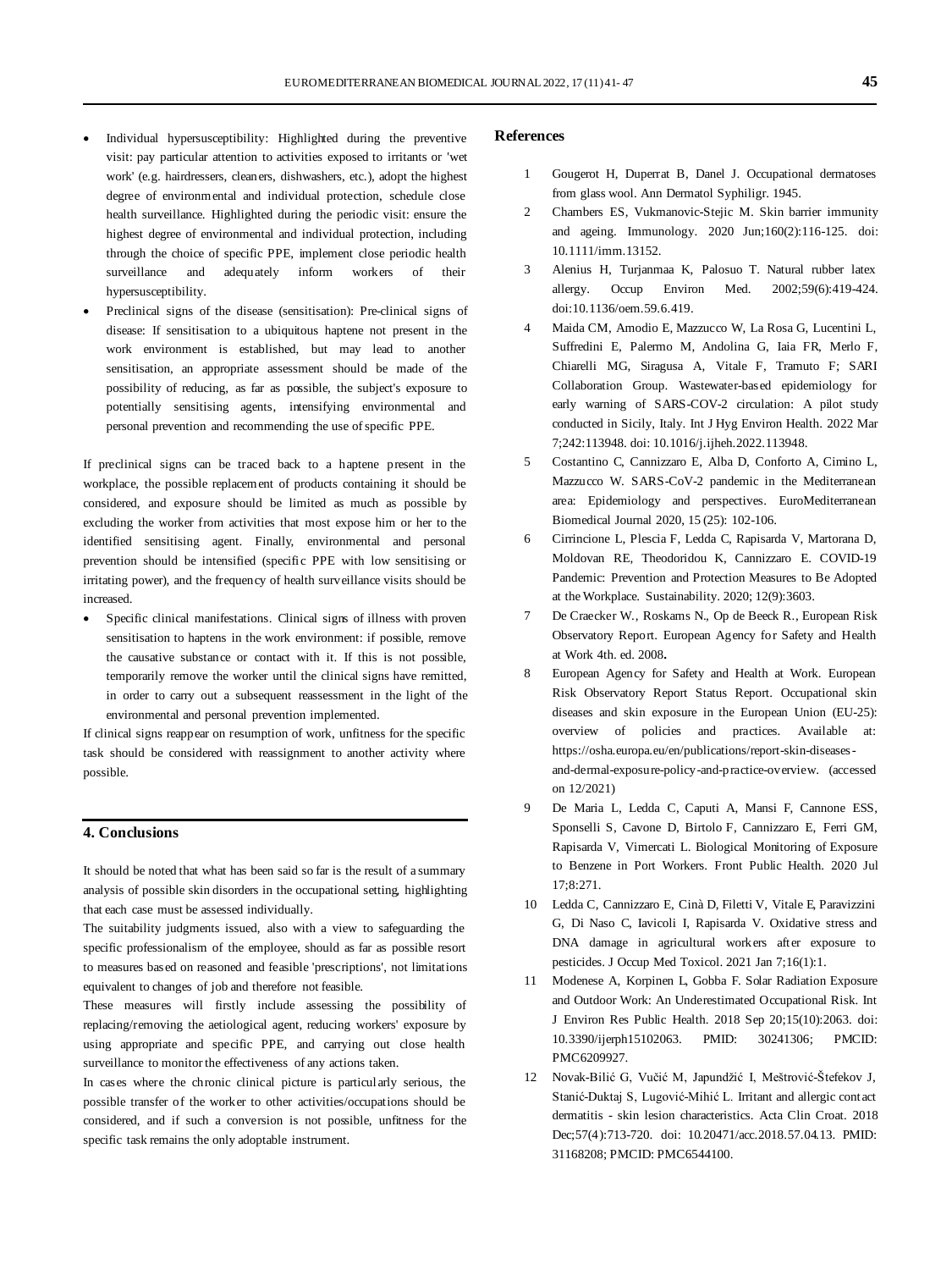- 13 Casale, Todaro, Occupational Skin Disease. Available at [https://www.inail.it/cs/internet/docs/la-patologia-cutanea-di](https://www.inail.it/cs/internet/docs/la-patologia-cutanea-di-origine-profess.pdf)[origine-profess.pdf](https://www.inail.it/cs/internet/docs/la-patologia-cutanea-di-origine-profess.pdf) (accessed on 12/2021).
- 14 Vitale E, Ledda C, Adani R, Lando M, Bracci M, Cannizzaro E, Tarallo L, Rapisarda V. Management of High-Pressure Injection Hand Injuries: A Multicentric, Retrospective, Observational Study. J Clin Med. 2019 Nov 16;8(11):2000. doi: 10.3390/jcm8112000.
- 15 Ledda C, Cannizzaro E, Lovreglio P, Vitale E, Stufano A, Montana A, Li Volti G, Rapisarda V. Exposure to Toxic Heavy Metals Can Influence Homocysteine Metabolism? Antioxidants (Basel). 2019 Dec 28;9(1):30.
- 16 De Brucq, D., An extensive survey: Occupational diseases in Europe, Declaration, recognition, and compensation', Belgian Social Security Review. Available at https://statistiques.public.lu/fr/publications/periodiques/r/revue belge\_securite\_sociale/ancien/index.html (accessed on 12/2021)
- 17 Violante F., Mattioli S. Occupational dermatoses. Available online: [http:/](http://infermieristicaunibo.altervista.org/anno2/Scienze_di_sanita_pubblica/Medicina_del_Lavoro/7_Dermatiti_Occupazionali.pdf)/infermieristicaunibo.altervista.org/anno2/Scienze\_di\_san ita\_pubblica/Medicina\_del\_Lavoro/7\_Dermatiti\_Occupazional i.pdf (accessed 09/2021).
- 18 Susitaival P, Flyvholm MA, Meding B, Kanerva L, Lindberg M, Svensson A, Olafsson JH. Nordic Occupational Skin Questionnaire (NOSQ-2002): a new tool for surveying occupational skin diseases and exposure. Contact Dermatitis. 2003 Aug;49(2):70-6. d
- 19 Cirrincione L, Rapisarda V, Mazzucco W, Provenzano R, Cannizzaro E. SARS-CoV-2 and the Risk Assessment Document in Italian Work; Specific or Generic Risk Even If Aggravated? International Journal of Environmental Research and Public Health. 2021; 18(7):3729.
- 20 Soleo L, Cannizzaro E, Lovreglio P, Basso A, D'Errico MN, Pira E. Protocolli per la sorveglianza sanitaria dei lavoratori della pesca [Protocols for the health surveillance of fisherman]. G Ital Med Lav Ergon. 2013 Oct-Dec;35(4):222-6. Italian. PMID: 24303700.
- 21 Franco G, Alessio L, Saia B. La sorveglianza sanitaria. Scopo, strumenti, efficacia, prospettive [Health surveillance: scope, tools, efficacy, prospects]. G Ital Med Lav Ergon. 1999 Apr-Jun;21(2):108-13. Italian. PMID: 10771724.
- 22 Ramaci T, Barattucci M, Vella F, Senia P, Cannizzaro E, Scorciapino A, Ledda C, De Giorgio A, Rapisarda V. Straining at Work and Its Relationship with Personality Profiles and Individual Consequences in Healthcare Workers (HCWs). Int J Environ Res Public Health. 2020 Jan 17;17(2):610. doi: 10.3390/ijerph17020610.
- 23 Cannizzaro E, Ramaci T, Cirrincione L, Plescia F. Work-Related Stress, Physio-Pathological Mechanisms, and the Influence of Environmental Genetic Factors. Int J Environ Res Public Health. 2019 Oct 21;16(20):4031. doi: 10.3390/ijerph16204031.
- 24 Cannizzaro E, Cirrincione L, Mazzucco W, Scorciapino A, Catalano C, Ramaci T, Ledda C, Plescia F. Night-Time Shift Work and Related Stress Responses: A Study on Security Guards. Int J Environ Res Public Health. 2020 Jan 15;17(2):562. doi: 10.3390/ijerph17020562.
- 25 Misery L, Chesnais M, Merhand S, Aubert R, Bru MF, Legrand C, Raynal H, Taieb C, Richard MA. Perceived stress in four inflammatory skin diseases: an analysis of data taken from 7273 adult subjects with acne, atopic dermatitis, psoriasis or hidradenitis suppurativa. J Eur Acad Dermatol Venereol. 2022 Feb 19.
- 26 Cannizzaro E., Plescia F., Cirrincione L., Lo Pinto E., Plescia F. Sport for work. Differences in cortisol levels in a water polo team at different times of training. Euromediterranean Biomed. J. 2018.
- 27 Chang-Yeung M, Lam S, Kennedy SM, Frew AJ. Persistent asthma after repeated exposure to high concentrations of gases in pulpmills. Am J Respir Crit Care Med. 1994 Jun;149(6):1676-80. doi: 10.1164/ajrccm.149.6.8004329.
- 28 Justiz Vaillant AA, Modi P, Jan A. Atopy. 2021 Oct 15. In: StatPearls [Internet]. Treasure Island (FL): StatPearls Publishing; 2022 Jan–. PMID: 31194344.
- 29 Gallacher G, Maibach HI. Is atopic dermatitis a predisposing factor for experimental acute irritant contact dermatitis? Contact Dermatitis. 1998 Jan;38(1):1-4. doi: 10.1111/j.1600- 0536.1998.tb05628.x. PMID: 9504238.
- 30 Pelucchi C, Chatenoud L, Turati F, Galeone C, Moja L, Bach JF, La Vecchia C. Probiotics supplementation during pregnancy or infancy for the prevention of atopic dermatitis: a meta-analysis. Epidemiology. 2012 May;23(3):402-14. doi: 10.1097/EDE.0b013e31824d5da2. PMID: 22441545.
- 31 Bieber T, Cork M, Reitamo S. Atopic dermatitis: a candidate for disease-modifying strategy. Allergy. 2012 Aug;67(8):969- 75. doi: 10.1111/j.1398-9995.2012.02845.x.
- 32 Löffler H, Effendy I. Skin susceptibility of atopic individuals. Contact Dermatitis. 1999 May;40(5):239-42. doi: 10.1111/j.1600-0536.1999.tb06056.x. PMID: 10344477.
- 33 Uter W, Geier J. Contact allergy to acrylates and methacrylates in consumers and nail artists - data of the Information Network of Departments of Dermatology, 2004-2013. Contact Dermatitis. 2015 Apr;72(4):224-8. doi: 10.1111/cod.12348.
- 34 Chong M, Fonacier L. Treatment of Eczema: Corticosteroids and Beyond. Clin Rev Allergy Immunol. 2016 Dec;51(3):249-262. doi: 10.1007/s12016-015-8486-7. PMID: 25869743.
- 35 Thyssen JP, Godoy-Gijon E, Elias PM. Ichthyosis vulgaris: the filaggrin mutation disease. Br J Dermatol. 2013 Jun;168(6):1155-66. doi: 10.1111/bjd.12219. Epub 2013 May 6. PMID: 23301728; PMCID: PMC6317863.
- 36 Frimat P, Boughattas W, Even D. Atopic dermatitis: professional orientation. Eur J Dermatol. 2015 Jan-Feb;25(1):3-6. doi: 10.1684/ejd.2014.2480. PMID: 25547996.